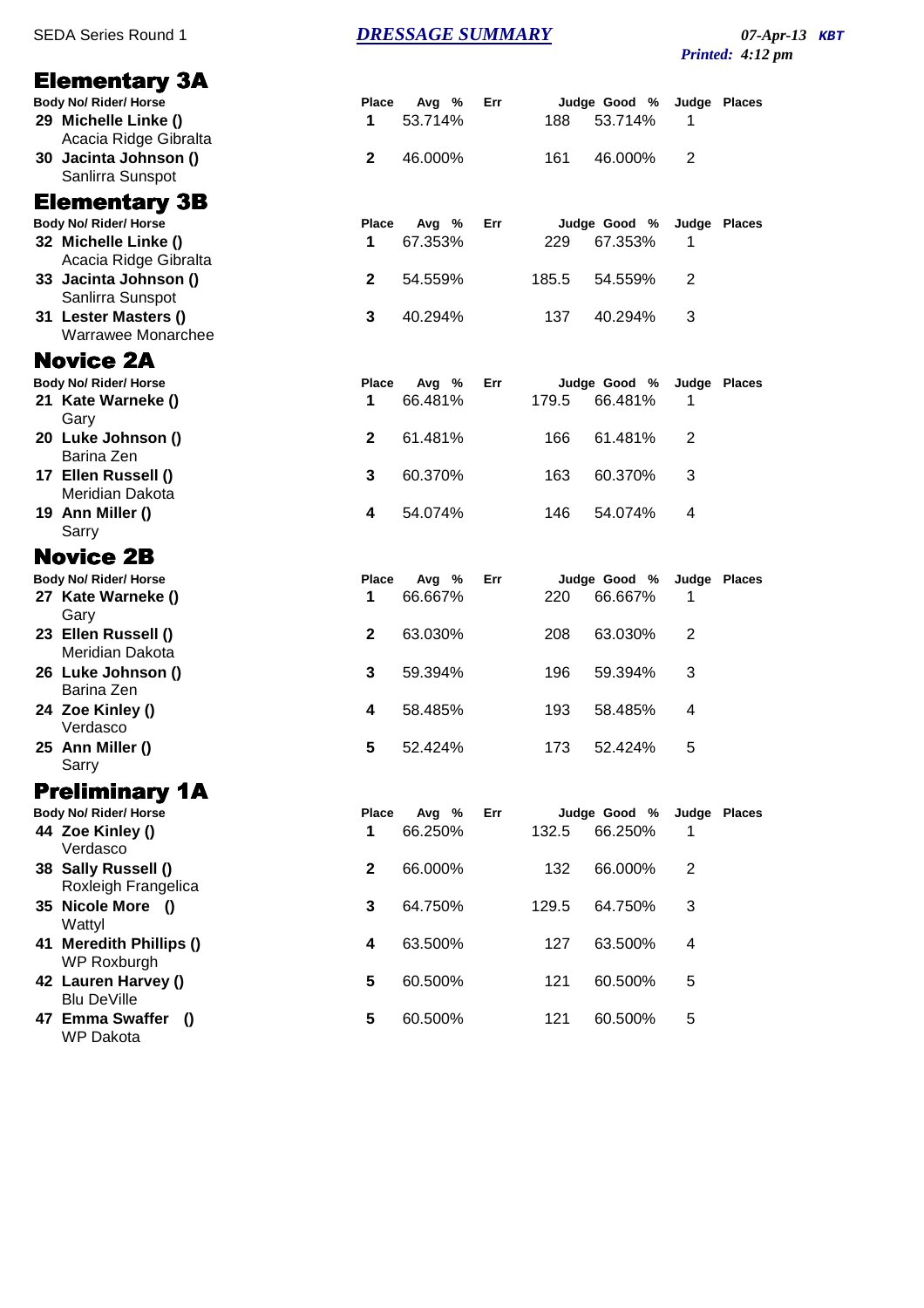| 34 Mellissa Curran ()<br>Spirit                                  | $\overline{\mathbf{r}}$ | 58.750%          |                | 117.5 | 58.750%                 | $\overline{7}$ |              |
|------------------------------------------------------------------|-------------------------|------------------|----------------|-------|-------------------------|----------------|--------------|
| 51 Amy Croser ()<br>Maronwood Matilda                            | $\overline{\mathbf{7}}$ | 58.750%          |                | 117.5 | 58.750%                 | $\overline{7}$ |              |
| 39 Danika Koenig ()<br>Harrington Park By Design                 | $\boldsymbol{9}$        | 57.000%          |                | 114   | 57.000%                 | 9              |              |
| 49 Jacinta Johnson ()<br><b>Bella</b>                            | 10                      | 56.000%          |                | 112   | 56.000%                 | 10             |              |
| 46 Sophie Scott ()                                               | 10                      | 56.000%          |                | 112   | 56.000%                 | 10             |              |
| Abby<br>54 Jess Herring ()<br>Wynara Lollypop                    | 10                      | 56.000%          |                | 112   | 56.000%                 | 10             |              |
| 53 Robyn Parker ()<br>Jazail Miri                                | 13                      | 54.500%          | $\overline{2}$ | 109   | 54.500%                 | 13             |              |
| 48 Kirsten Wheatley ()<br>Deck                                   | 14                      | 54.250%          | 2              | 108.5 | 54.250%                 | 14             |              |
| 55 Amanda Munn ()<br><b>Buttons</b>                              | 15                      | 53.500%          | 2              | 107   | 53.500%                 | 15             |              |
| 50 Mellissa Curran ()<br><b>Buddy</b>                            | 16                      | 52.500%          |                | 105   | 52.500%                 | 16             |              |
| 43 Lynda Field ()<br>Binyidi Major                               | 17                      | 50.500%          |                | 101   | 50.500%                 | 17             |              |
| 37 Lesa Van Uitert ()<br><b>Sunny Time</b>                       | 18                      | 50.250%          | 6              | 100.5 | 50.250%                 | 18             |              |
| <b>Preliminary 1B</b>                                            |                         |                  |                |       |                         |                |              |
| <b>Body No/ Rider/ Horse</b><br>57 Nicole Moore ()<br>Wattyl     | Place<br>1              | Avg %<br>74.400% | Err            | 186   | Judge Good %<br>74.400% | 1              | Judge Places |
| 58 Sally Russell ()<br>Roxleigh Frangelica                       | $\mathbf 2$             | 70.000%          |                | 175   | 70.000%                 | 2              |              |
|                                                                  | 3                       | 69.200%          |                |       |                         | 3              |              |
| 77 Zoe Kinley ()                                                 |                         |                  |                | 173   | 69.200%                 |                |              |
| Verdasco<br>75 Jess Herring ()                                   | 4                       | 59.600%          |                | 149   | 59.600%                 | 4              |              |
| Wynara Lollypop<br>71 Amy Croser ()                              | 5                       | 58.400%          |                | 146   | 58.400%                 | 5              |              |
| Maronwood Matilda<br>74 Robyn Parker ()                          | 6                       | 58.000%          |                | 145   | 58.000%                 | 6              |              |
| Jazail Miri<br>61 Meredith Phillips ()                           | 6                       | 58.000%          |                | 145   | 58.000%                 | 6              |              |
| WP Roxburgh<br>67 Emma Swaffer ()                                | 8                       | 57.400%          |                | 143.5 | 57.400%                 | 8              |              |
| <b>WP Dakota</b><br>66 Sophie Scott ()                           | 9                       | 55.600%          |                | 139   | 55.600%                 | 9              |              |
| Abby<br>69 Jacinta Johnson ()                                    | 10                      | 55.400%          |                | 138.5 | 55.400%                 | 10             |              |
| <b>Bella</b><br>73 Ann Miller ()                                 | 10                      | 55.400%          |                | 138.5 | 55.400%                 | 10             |              |
| Sarry<br>70 Mellissa Curran ()                                   | 12                      | 55.200%          |                | 138   | 55.200%                 | 12             |              |
| <b>Buddy</b><br>59 Danika Koenig ()<br>Harrington Park By Design | 12                      | 55.200%          |                | 138   | 55.200%                 | 12             |              |